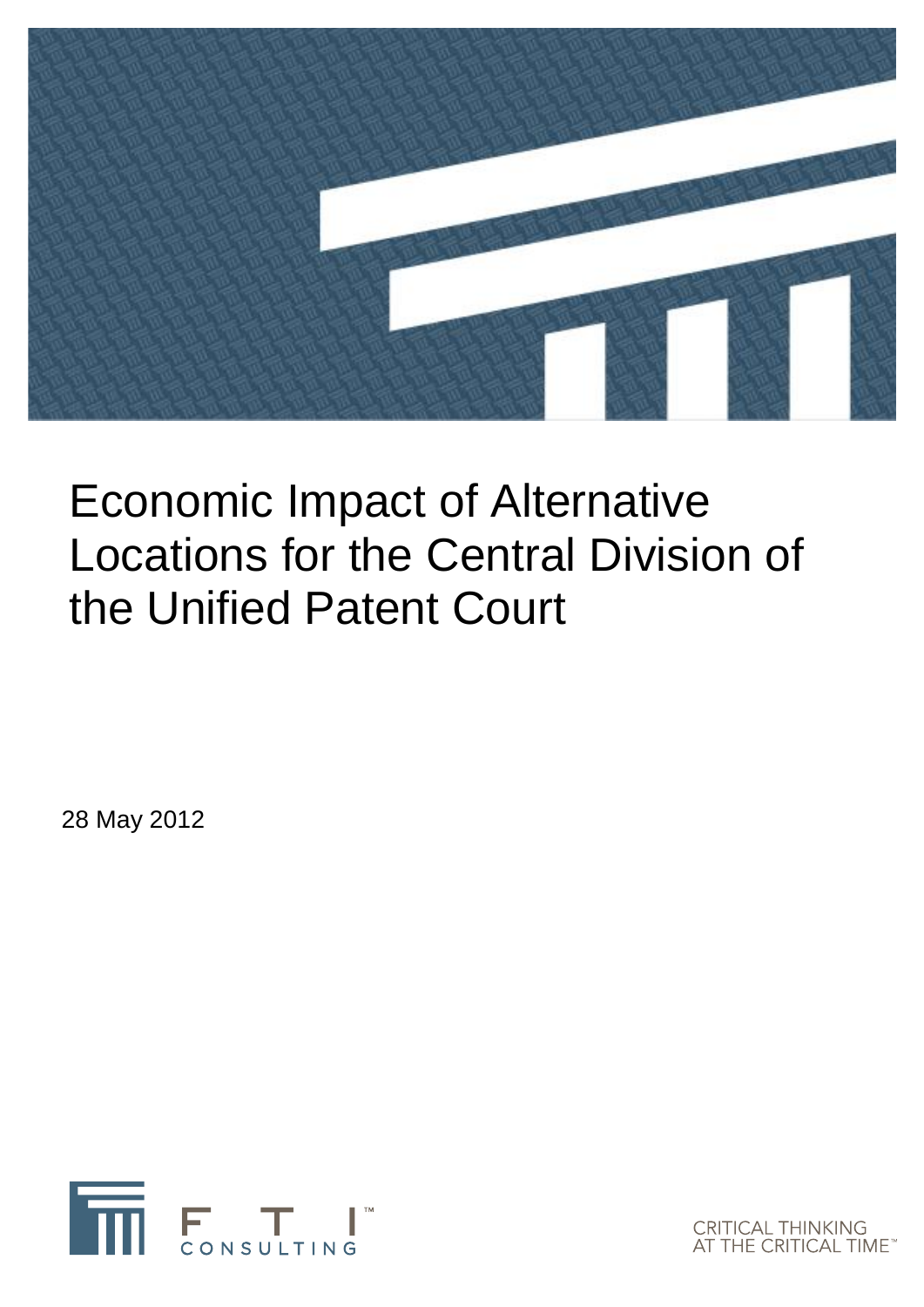## **Table of contents**

#### **Section**

|    | 1. Executive Summary | 3  |
|----|----------------------|----|
| 2. | Introduction         | 6  |
| 3. | Direct effects       | 10 |
|    | 4. Indirect effects  | 17 |
| 5. | Longer term effects  | 20 |

Copyright 2012 FTI Consulting LLP. All rights reserved.

FTI Consulting LLP. Registered in England and Wales at Holborn Gate, 26 Southampton Buildings, London WC2A 1PB. Registered number OC372614, VAT number GB 129 2808 05. A full list of Members is available for inspection at the registered address.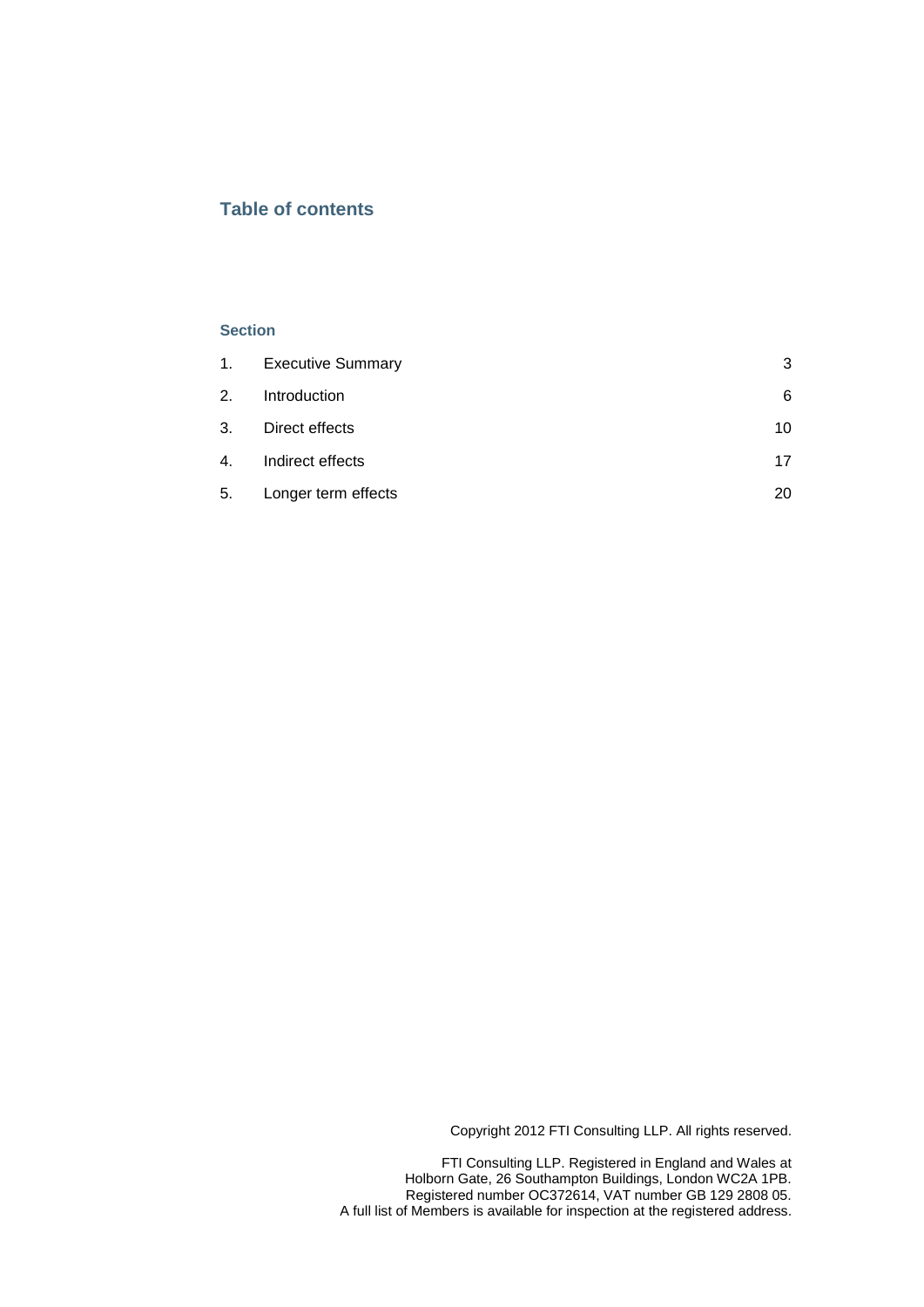## <span id="page-2-0"></span>**1. Executive Summary**

1.1 This report considers the economic impact on the UK of options for the location of the Central Division of the proposed Unified Patent Court (hereafter referred to as "the Central Division"). In particular, the impact on the UK of the Central Division's location outside the UK (Paris or Munich) compared to a UK location (London).

#### **Direct effects**

- 1.2 The principal direct effect that we have examined and quantify arises from the legal and other advisory services work connected with patent litigation cases that are currently heard in national jurisdictions but would migrate to the Central Division when it is established. We believe it is reasonable to assume that the majority of this work is currently sourced – and hence the revenues accrue to – the country where the litigation is heard. In contrast, once the Central Division is established, a large part of the revenues associated with these cases will be captured by firms in the country in which the Central Division is located.
- 1.3 If the Central Division is located outside the UK, such as in Paris or Munich, there will be a significant loss of business to UK legal services firms and other IP advisory firms as cases currently heard in the UK would then be heard in either France or Germany. We have been able to use some "bottom up" estimates for current revenues collected from firms of IP solicitors, barristers and patent attorneys. Our best estimate is that these are currently in the range £150-200 million (with a point estimate of £166 million at 2011 prices). Relatively little of this work – perhaps £30 million – might be retained once the Central Division is established.
- 1.4 In contrast, if the Central Division is located in the UK, there will be a transfer of business to UK-based legal and other IP advisory businesses from cases that would be heard in London that were previously heard in another country. The evidence base here is relatively patchy and a number of assumptions have to be made about the Central Division's caseload, the average cost to the parties of a case and the proportion of that work that will be sourced in the same country as the Central Division. For this reason we provide a range: the revenues accruing to the country hosting the Central Division – and hence the lost revenue to the UK if the Central Division is located overseas – are estimated to be £545-£1,936 million per year.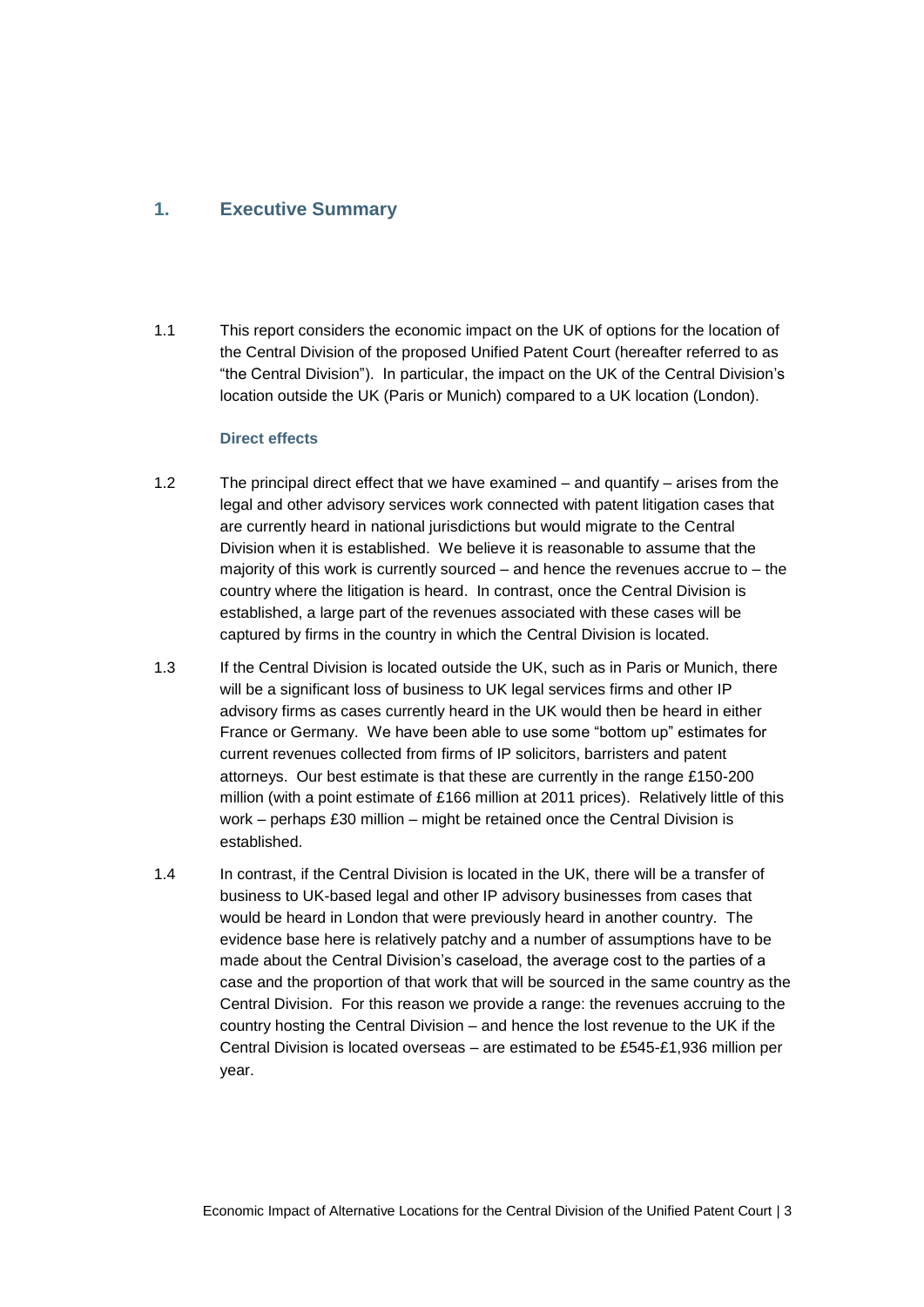1.5 In addition, there would be the direct expenditure effects from the operation of the Central Division itself. The European Commission have suggested that the cost of the entire UPC system could be €45-60 million each year. Combining this with an earlier 2009 cost benefit analysis suggests that the cost of the Central Division could be €30-40 million – or £24-32 million at current exchange rates. Adding this yields an estimate of £569-1,968 million as the direct quantified loss to the UK economy from the Court being located outside the UK.

#### **Indirect effects**

- 1.6 The revenues accrued by UK firms or spent by others such as court employees within the UK – will produce further economic benefits through their impact on the retail or service sector. One way of capturing the effects of these is through use of multipliers.
- 1.7 We have reviewed recent studies that use or produce multiplier estimates that may be relevant, in particular multiplier estimates for expenditure on professional or business services, which would seem to fit with the majority of the expenditure that we have quantified as a direct effect. There is considerable variation in these estimates and we therefore recommend use of a range to reflect the uncertainty that invariably accompanies these estimates. We propose a range of 1.2 to 1.5 for an output multiplier. In other words, £1 spent with UK legal services firms produces an overall benefit to UK output of £1.20 to £1.50.
- 1.8 On this basis, using the calculations set out above for direct effects, the total cost to the UK of a non-UK location for the Central Division would be £683-2,952 million. Note that, although we have presented estimates to the nearest £ million, the margins of error surrounding all these calculations are much larger. A number of assumptions have to be made to generate the calculations and each is subject in its own right to some uncertainty.

## **Longer term effects**

1.9 The location of the Central Division would be expected to have more fundamental and longer term effects on the UK economy. These are more speculative and cannot readily be quantified. A critical issue will be what effect (if any) the location of the Central Division has on how its rules of procedure are operated in practice.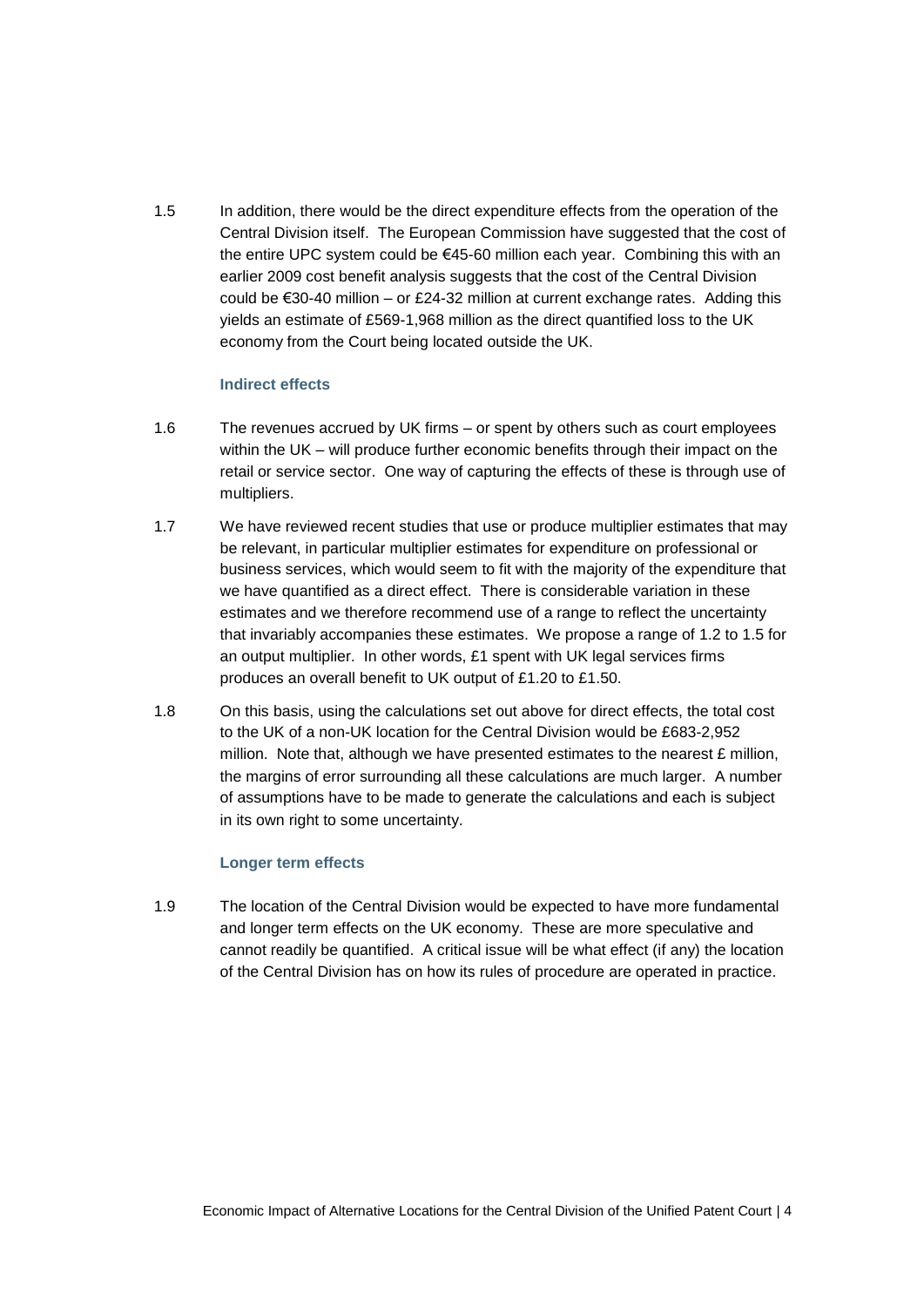- 1.10 Key areas of concern that have arisen include whether the location of the Central Division would have any impact on the extent to which bifurcation of cases (as in Germany) took place, with the concern that this might lead to more injunctions being granted without the validity of the relevant patents having been tested in court and thus to the migration of manufacturing and distribution centres out of Europe, including the UK.
- 1.11 Another source of concern would be if location of the Central Division outside the UK – especially if in Munich and thus co-located with the EPO – led in the medium to long term to a migration of IP expertise overseas and a dilution of UK-based IP advisory capacity. UK based firms may have less expertise easily available. The loss of the Central Division may also dampen London's aspiration to be the European centre for commercial litigation and arbitration, with unquantifiable impacts on the UK's internationally successful legal and professional services industries. This is particularly the case as the new court is different in kind to other courts in Europe as for the first time it will provide a forum for private parties to settle disputes in Europe on a trans-national basis. As such it may be a model for future initiatives to develop trans-national dispute resolution in the EU.
- 1.12 The benefits to the UK of the Central Division being located in London are likely to increase over time. This is because of growth over a sustained period of time in patent filing and patent litigation. Hence both the direct and indirect effects are likely to increase over time both in real terms and quite possibly as a share of UK output.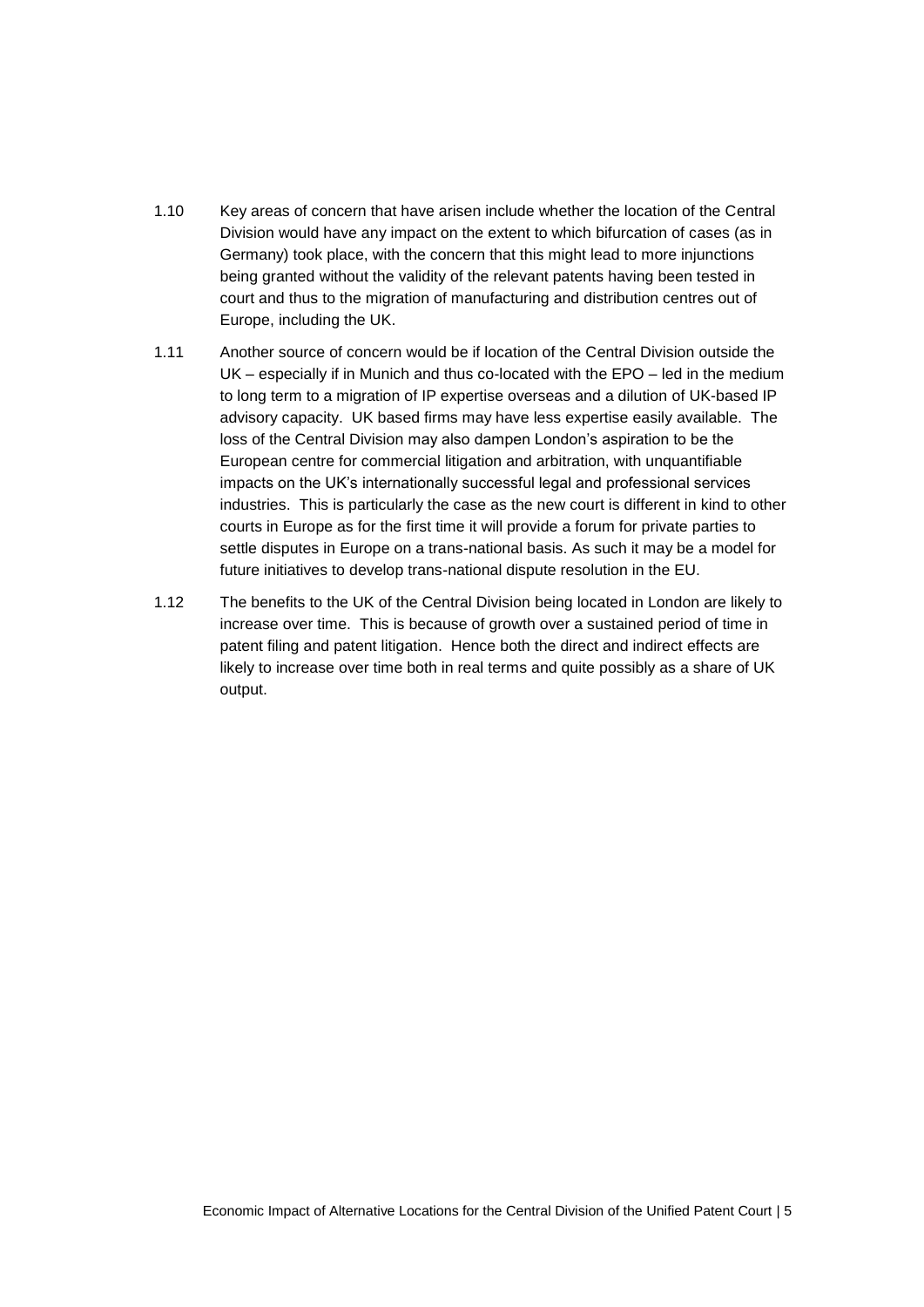# <span id="page-5-0"></span>**2. Introduction**

2.1 This report has been prepared by FTI Consulting LLP ("FTI Consulting") for the Intellectual Property Lawyers Association (IPLA), the Law Society and the City of London Law Society. We have been asked to advise on the economic impact on the UK of alternative locations currently being considered for the location of the Central Division of the Unified Patent Court, in particular, the advantages to the UK of having the Central Division located in London. The immediate purpose of the economic assessment is to enable the President of the Law Society to respond to a request for advice from the Ministry of Justice. More broadly, however, the purpose of this work is to inform the UK Government's negotiating position regarding the location of the Central Division in the run-up to a decision being taken about its location. Hence the results will be of interest to a broader range of Departments within the UK Government including BIS, HM Treasury, No. 10, the Cabinet Office and the Foreign Office. We anticipate the findings of this report will also be of interest to a broader set of stakeholders in the debate about the future of European IP legislation including MEPs, IP lawyers and patent attorneys, companies who may be involved in IP litigation or enforcement, companies involved in supporting activities and the media.

## **Background**

- 2.2 Europe is close to agreeing a new framework for IP rights with respect to patents, namely the creation of a Unitary Patent under the Enhanced Co-operation Procedure (with associated Language Regulation) and a Treaty Agreement to create a Unified Patent Court (UPC). At present, these arrangements will cover all EU Member States with the exception of Spain and Italy.<sup>1</sup>
- 2.3 One of the residual issues awaiting political agreement is the location of the various institutions associated with the UPC. The UPC will create three new institutions:

 $1$  Italy has recently indicated that it too may join the Court system, though not the Unitary Patent.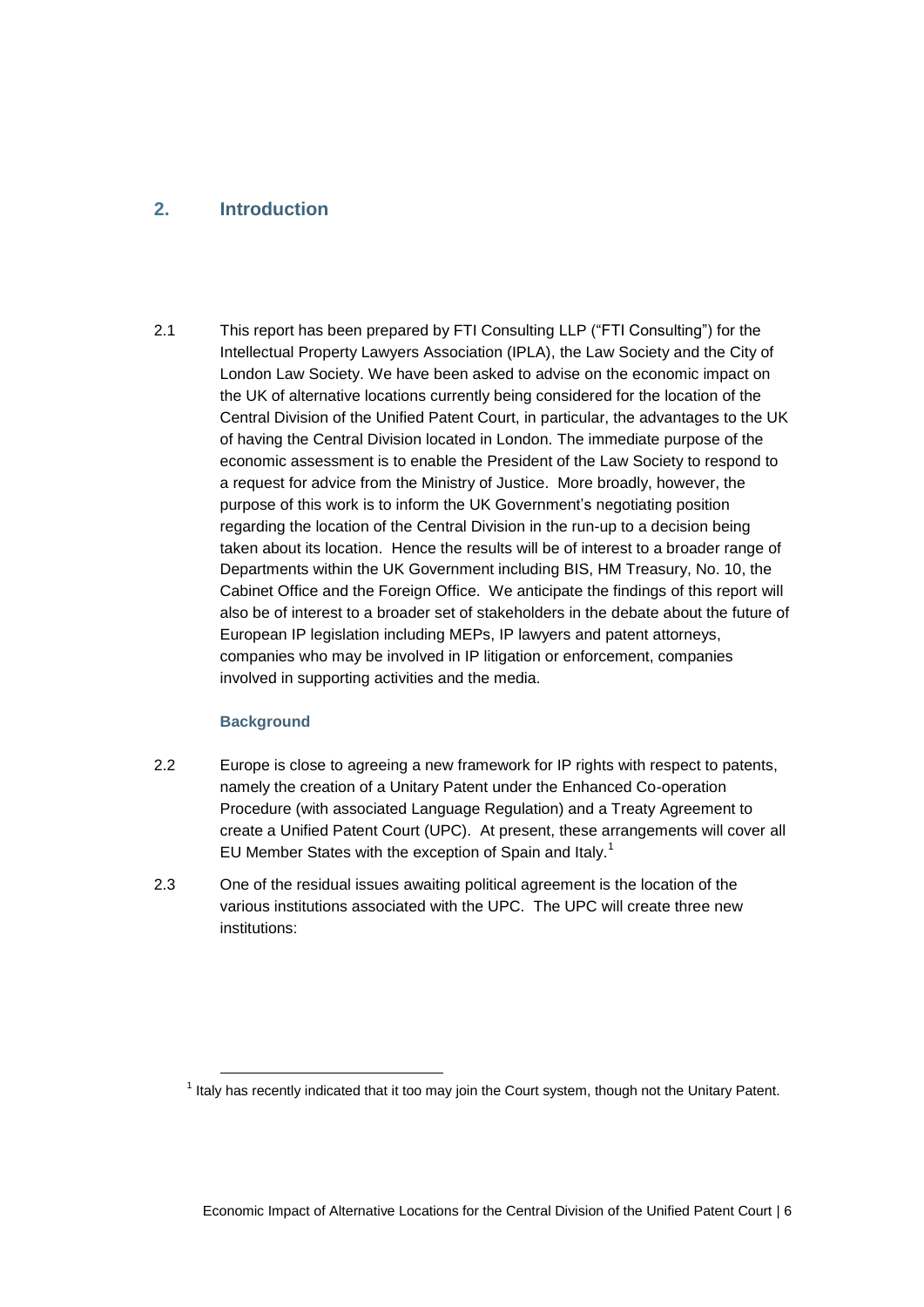- A First Instance Division that will act as the court of first instance for hearing Europe-wide litigation comprising national and regional divisions and, most importantly, a Central Division which will hear applications for declarations of non-infringement, revocation actions and revocation counterclaims effectively transferred to it from national and regional divisions;
- A Court of Appeal and Registry; and
- An arbitration centre.
- 2.4 We understand that political agreement has been reached (at least provisionally) on the location of the Court of Appeal and the arbitration centre (Luxembourg and Ljubljana/Lisbon respectively). However, the location of the Central Division has still to be agreed. We understand that three locations are currently the leading candidates: London, Paris and Munich (or another German city).

## **Framework of analysis**

- 2.5 This economic assessment considers the relative costs and benefits to the UK economy of three options for the location of the Central Division of the Unified Patent Court (hereafter referred to for convenience as "the Central Division") – London, Paris and Munich. .
- 2.6 The economic effects of a Paris or Munich location, compared to London, can be divided into three categories:
	- Direct effects In particular, the net loss of business (revenue) to the UK legal services industry that would be associated with the Central Division's cases not being held in London. There might also be associated costs for UK clients (in terms of travel and other time) and possibly for other supporting services arising from a non-UK location. There would also be some direct impact due to the loss of expenditure and employment generated by the Central Division itself.
	- Indirect effects These direct business costs would then have knock-on costs through multiplier effects.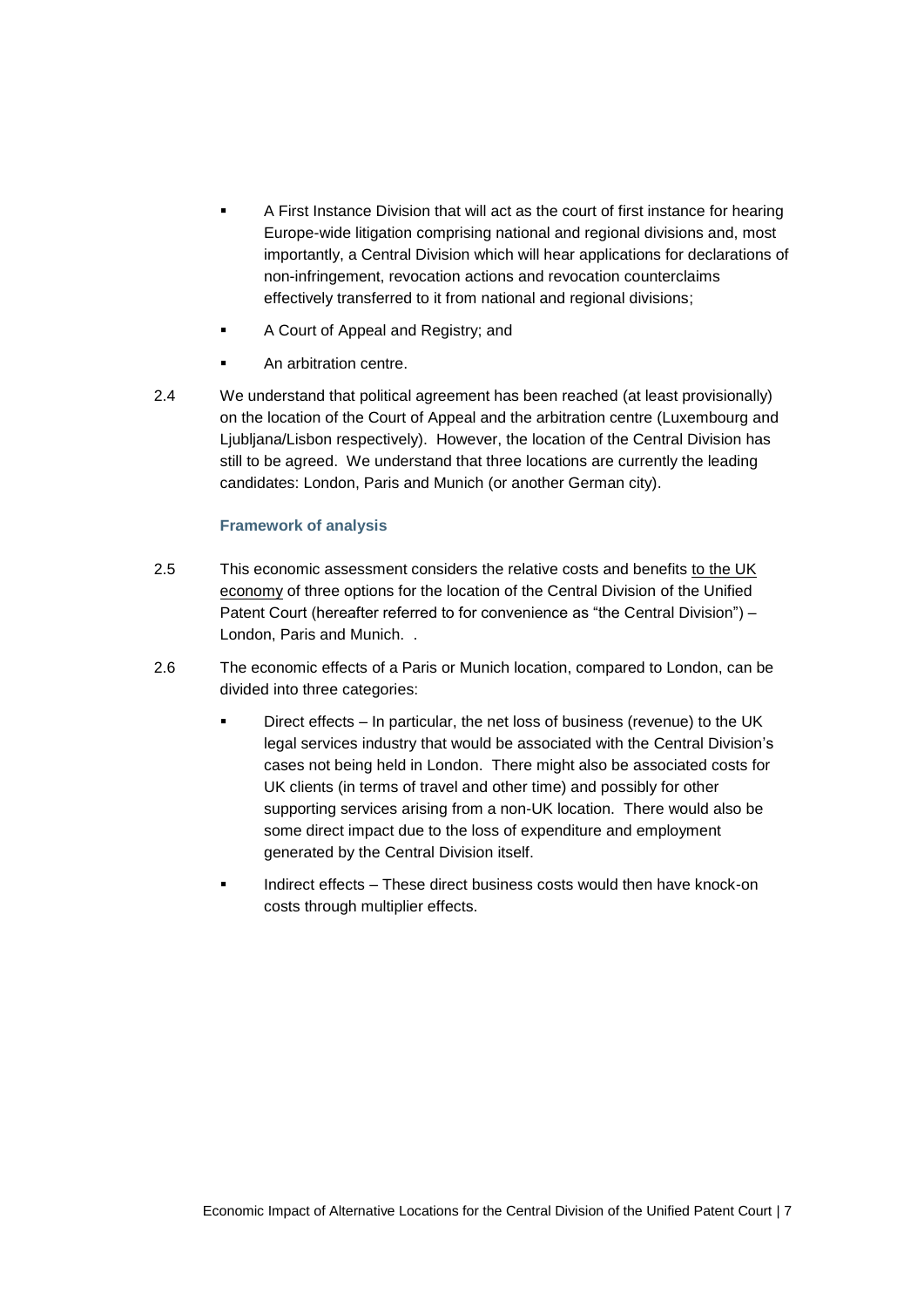- Longer term effects These are the longer term and more speculative effects. They include such issues as the effect of the location of the Central Division on the overall volume of patent litigation and the way that it is managed in the European patent system and the impact on the processes and outcome of litigation. There are also effects to consider such as the impact of a non-UK location on the UK's wider IP services community and its ability to serve UK-based companies as well as any effect on the City of London's aim to become the leading European centre for commercial litigation. A key issue here will be the question of whether the location of the Central Division affects the practical application of its rules of procedure.
- 2.7 Where possible, we quantify the direct and indirect effects in terms of impact on output. As expected it has not proved possible to quantify the longer term effects and we provide a narrative account, albeit informed by evidence (where available).

#### **Sources of information**

- 2.8 The principal sources of information relied upon in this report are:
	- Various briefing papers and submissions prepared by stakeholders in the IP policy community and made available via members of the IPLA;
	- A cost benefit analysis of the creation of a unified and integrated European patent litigation system prepared in 2009 for the European Commission by Prof. Dietmar Harhoff (the "Dietmar Harhoff CBA")<sup>2</sup>;
	- Estimates of potential loss of fee income collected from members of the IP legal community (firms of solicitors, barristers, patent attorneys);
	- Economic impact studies that shed light on indirect effects and multipliers (reviewed in Section 4).

#### **Structure of the report**

-

2.9 The remainder of this report is structured as follows:

<sup>&</sup>lt;sup>2</sup> Prof. Dietmar Harhoff, "Economic Cost-Benefit Analysis of a Unified and Integrated European Patent Litigation System", Report to European Commission, February 2009.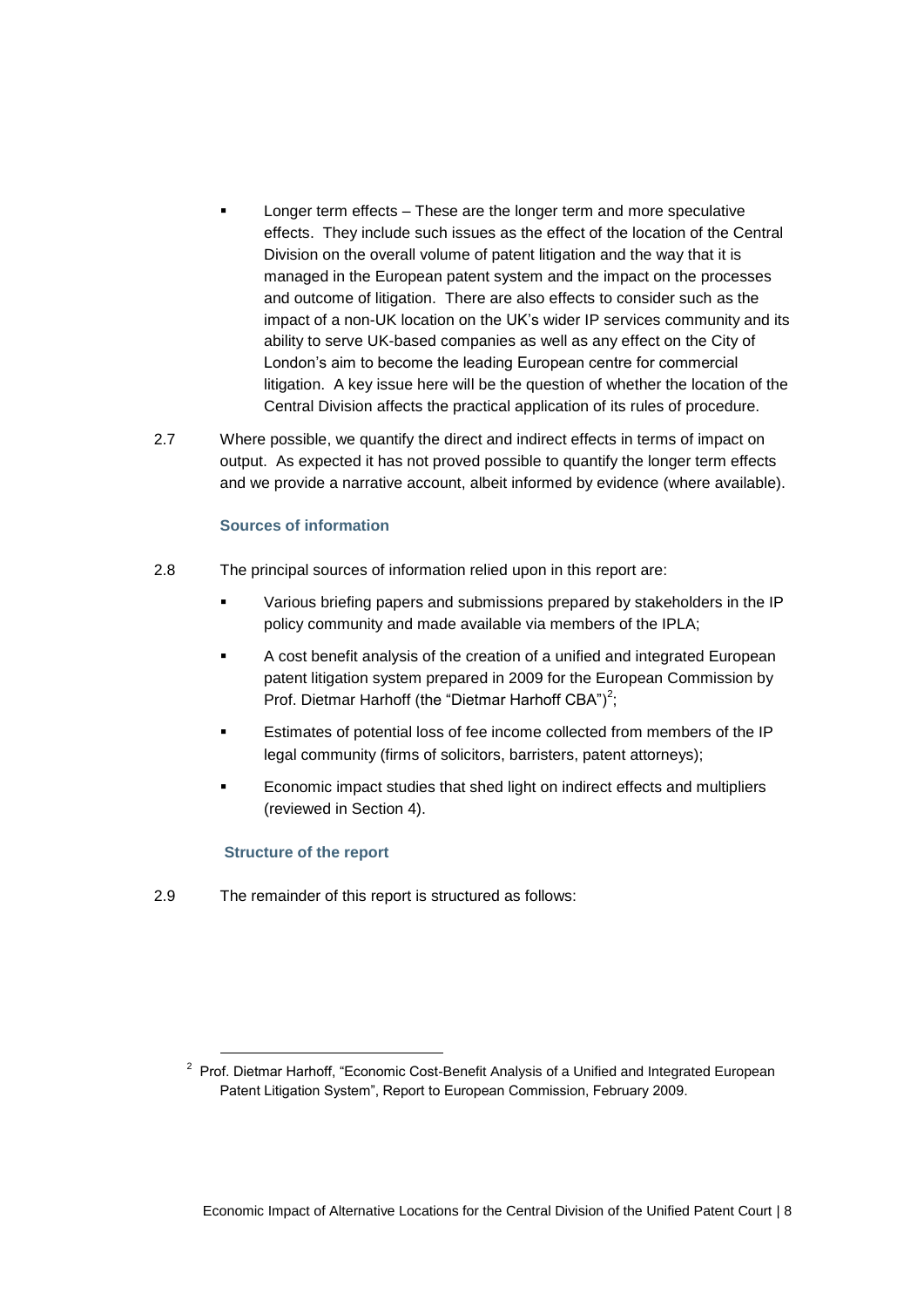- In Section 3, we set out our estimates of the direct effects of alternative locations of the Central Division;
- In Section 4, we set out our conclusions on the size of the indirect or multiplier effects arising from these direct effects; and finally
- In Section 5, we set out a narrative account of some of the longer term effects we expect to arise from the Central Division being located outside the UK.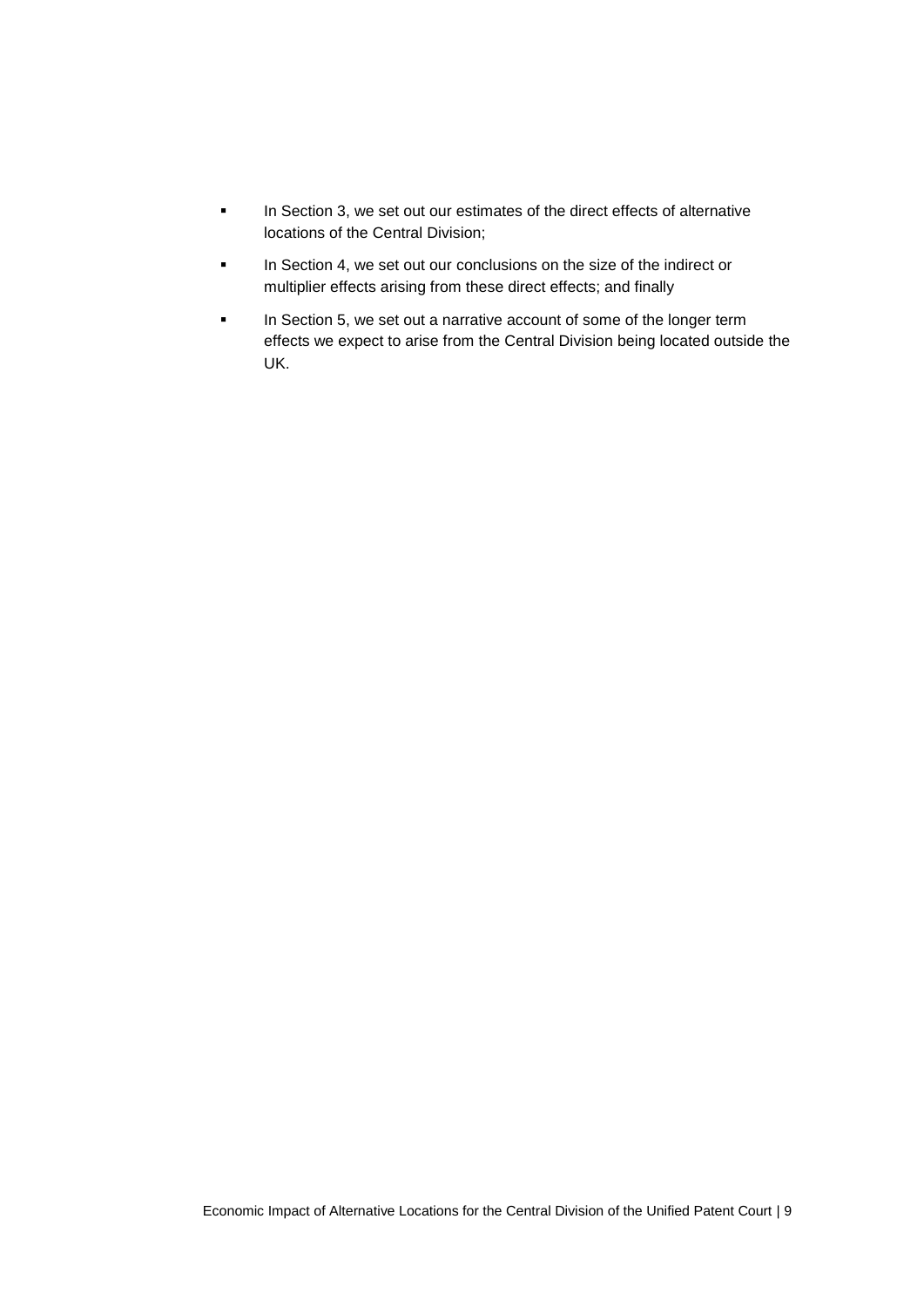## <span id="page-9-0"></span>**3. Direct effects**

-

- 3.1 The starting point for the economic analysis is the analysis of direct effects, namely those economic impacts directly associated with the work of the Central Division. The baseline in this assessment is the Central Division being based in London, so estimates of cost and benefit are net of that position.
- 3.2 Note that this baseline is not the same as the current status quo. Not all of the cases currently dealt with by the court system in the UK will go to the new Central Division even if it were to be located in London. Similarly, there will be cases currently being heard by national courts in other EU Member States that would be heard by the new Central Division.
- 3.3 The European Commission have been quoted recently saying that they expect some 1,500-2,000 cases to be dealt with in steady state each year by the UPC system. $3$  This is considerably more than the estimate of 1,000 cases in the Harhoff CBA. But even the revised figures may still be subject to considerable margins of error. In particular, the demand for the UPC is likely to depend on factors such as its rules and procedures and the perceived cost and difficulty of pursuing – or defending – patent infringement action through this route. Importantly it is likely that overall the volume of business will increase in Europe as a whole as the ability to obtain effective relief in a large market attracts patentee litigants and as potential defendants see the opportunity to strike out patents centrally or seek pan-European declarations of non-infringement.
- 3.4 The principal economic effect likely to depend on the location of the Central Division is the volume of business associated with its legal proceedings. The Central Division is likely to generate substantial volumes of business for legal services and associated advisory service companies and we believe that the majority of those revenues will accrue to firms based in the country hosting the Central Division. In other words, "the winner takes most" of these revenues which, as set out below, are uncertain but likely to be very substantial.

<sup>&</sup>lt;sup>3</sup> Minutes of Technical Session on the Draft Agreement on the Unified Patent Court, Warsaw, October 2011.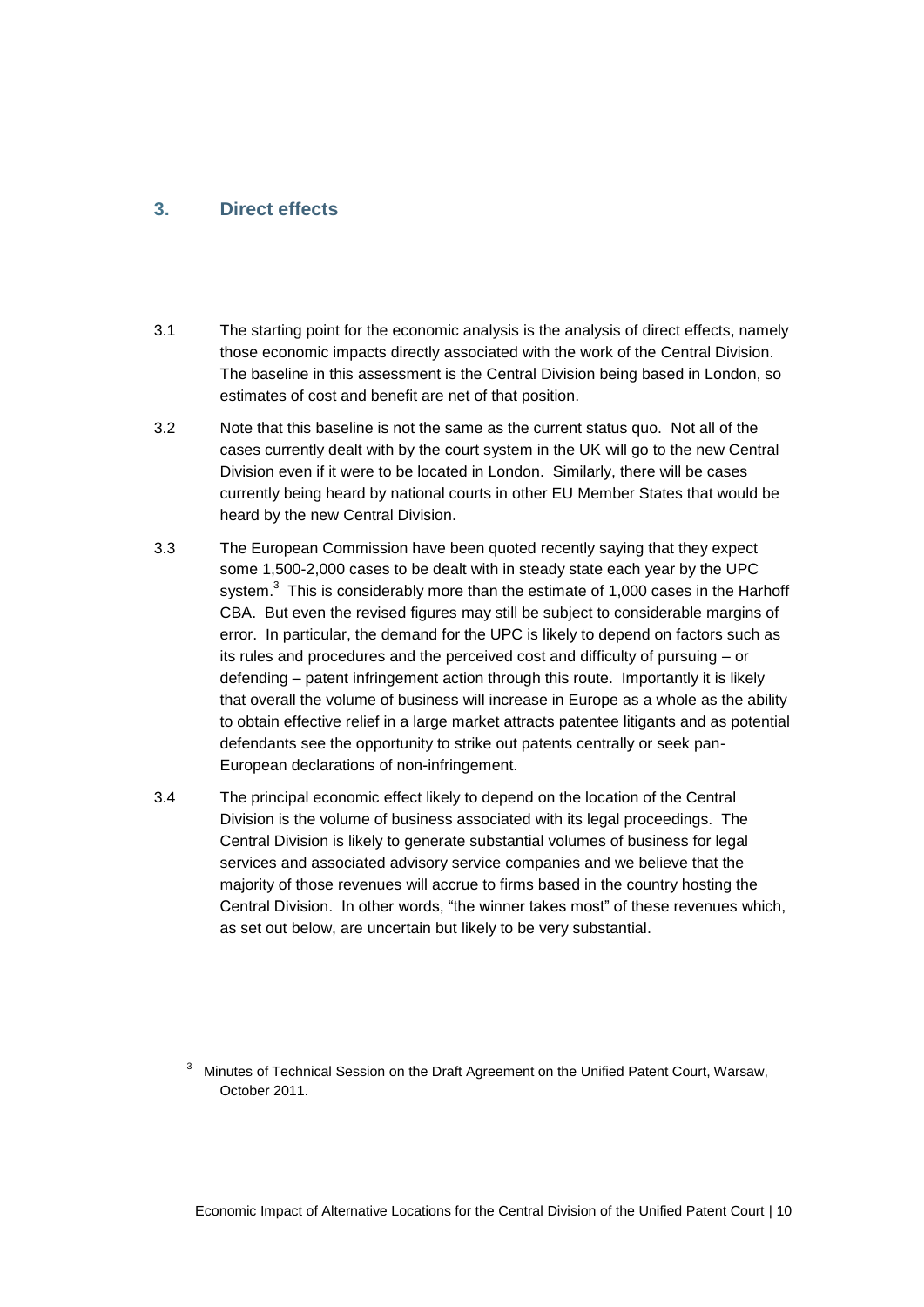#### **Business revenues currently earned by UK legal services firms**

- 3.5 Last November, members of the IPLA were asked to submit estimates of the fee revenues earned from patent litigation to Prof Sir Robin Jacob (arguably the UK's leading patent specialist and a retired Court of Appeal judge) on a confidential basis. Robin Jacob received replies from approximately 40 of the IPLA's 70 members. The total fees estimate from the law firms submitting returns was £109 million (excluding VAT). We assume these estimates to have been expressed in 2011 prices.
- 3.6 An estimate needs to be added to this for the firms that did not respond to the enquiry. A plausible maximum estimate for the entire IPLA membership might be an additional £81 million, which effectively assumes non-responding firms have the same average business from this source as responding firms. However, we have since cross-checked responding firms against IPLA membership and shared the results with Robin Jacob. This confirmed his initial impression that most of the firms with large amounts of IP business had in fact responded. Hence a much lower estimate would be appropriate. We propose using a figure that is a third of this potential maximum, which would add £27 million to the initial estimate, taking the total to £136 million.
- 3.7 In addition to this, Robin Jacob collected information from the four main Barristers' Chambers dealing with patent cases. This produced an estimate of £20 million of additional revenue.
- 3.8 There were items excluded from this enquiry that might also be relevant, such as payments to patent attorneys, payments to expert witnesses etc. From our discussions so far, the indications are that these costs might be relatively small in comparison with the direct fee income. For example, not all expert witnesses engaged for UK cases would be from the UK.
- 3.9 CIPA have suggested that a "guesstimate" of litigation costs of Patent Attorneys might be £10 million. Precise information is not possible as fee information is not typically recorded to isolate this information.
- 3.10 This produced a total fee income of £166 million.<sup>4</sup> It is likely that much of this work will transfer to the Central Division once it is established and the revenue benefits from that work will then accrue to whichever country hosts the Central Division (discussed and captured in the fees estimates discussed below). We think it likely that a relatively small proportion of this work will continue in the UK outside the Central Division, perhaps £30 million. Hence location of the Central Division outside the UK leads to a substantial reduction on current business volumes.

-

 $4$  Calculated as  $136 + 20 + 10 = 166$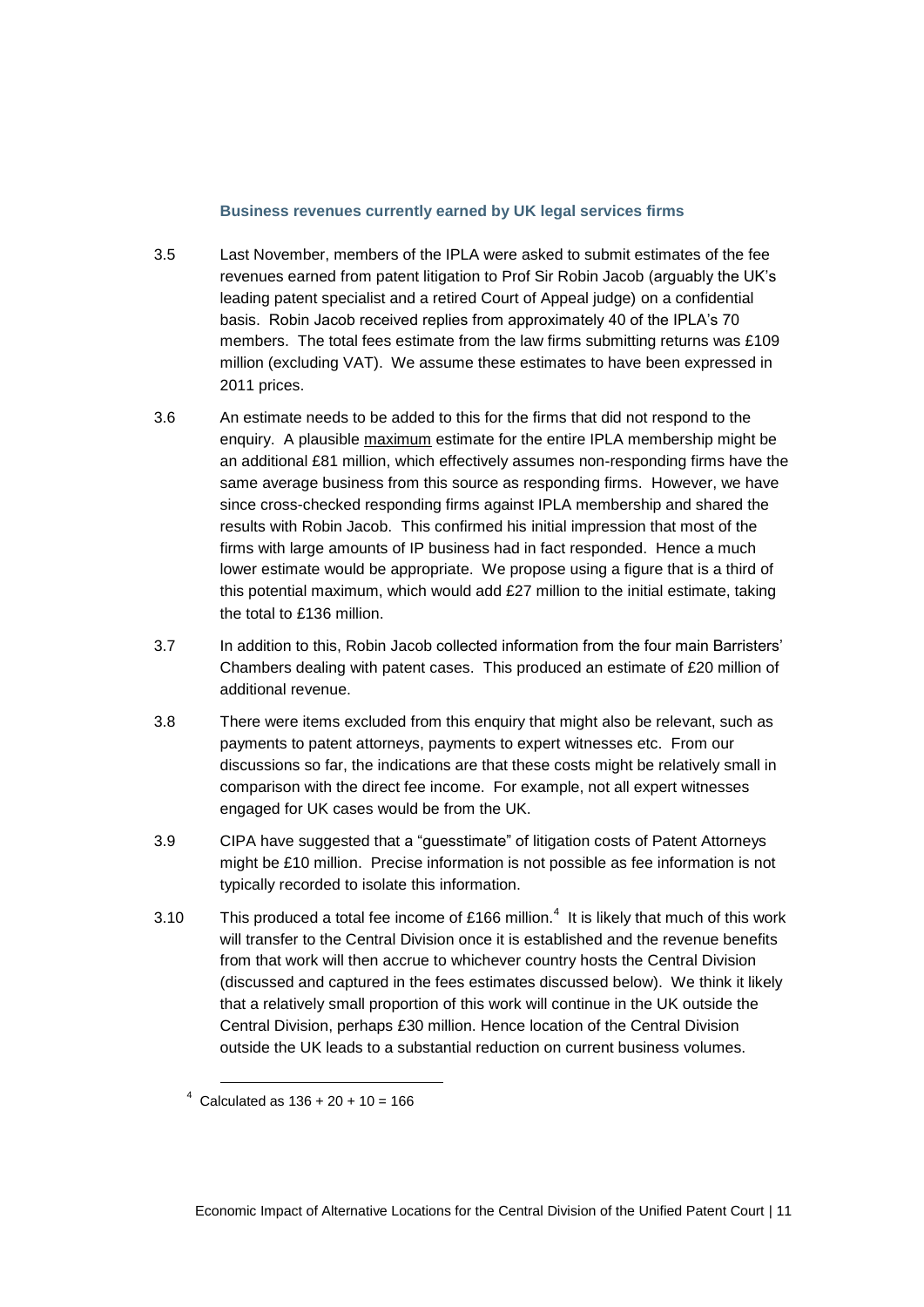## **Potential business revenues for UK legal services firms arising from litigation currently taking place outside the UK**

- 3.11 The estimates discussed in the previous section cover the fees and other such expenses earned by the UK IP community from patent litigation currently heard in the UK. However, in estimating the volume of business which would be attracted to the Central Division, one has to consider the total volume of patent litigation heard in Europe and which is likely to pass through the UPC system as a whole.
- 3.12 If the Central Division were to be based in London, it is plausible that a major proportion of the legal work would transfer to UK-based firms (and/or their London offices) or that in some cases overseas firms would set up London offices to preserve their business. These opportunities are lost if the Court is in Paris or Munich.
- 3.13 The amount of legal and other advisory fees generated by the Central Division will depend upon a number of factors and how they combine: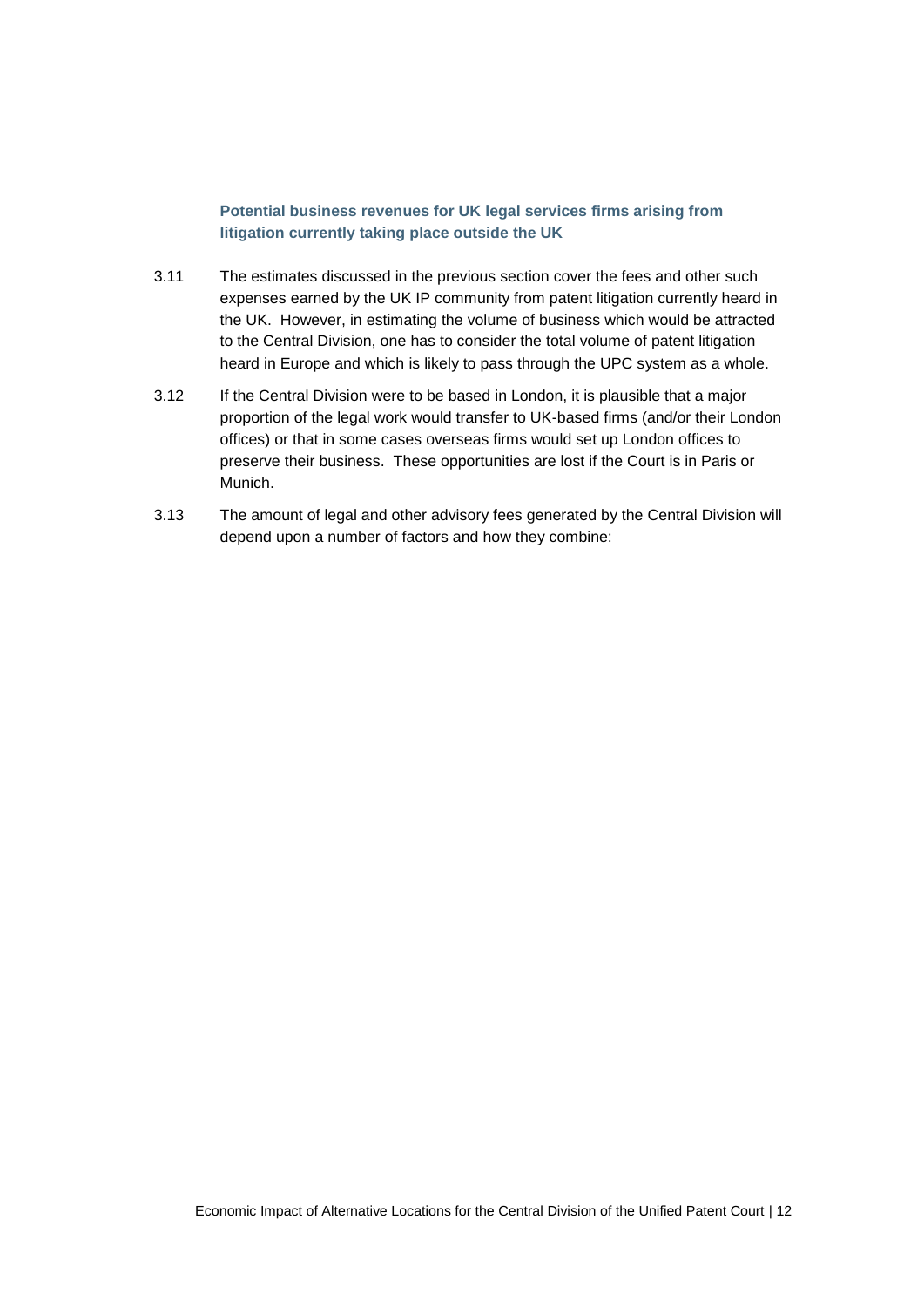- The number of cases likely to be heard by the Central Division, which will be a proportion of the 1,500-2,000 cases expected to go through the UPC.
- The extent to which cases covering the same subject matter are duplicative, and where, under the new system, a single case would replace two or more cases fought in (for example) the UK and Germany.
- The number of new cases generated by reason of the availability of pan-European injunctions and damages. As to this it is reasonable to suppose that many cases are presently uneconomic to fight in any individual European jurisdiction but would become economic - and would at least exceed the number of cases consolidated.
- The fact that the UPC system envisages multiple cases on the same subject matter, that is that individual cases will routinely be bifurcated into two cases; additional cases may be brought for declarations of non-infringement if a design-around needs to be cleared as a non-infringing alternative.
- The average cost (in terms of legal fees) of these cases relative to those currently heard in the UK. We have heard anecdotal evidence that, even in "low cost" jurisdictions, the current litigation costs of a complex case involving both validity and infringement with appeals being routine, can exceed €500,000 per side, plus Court fees. In cases where the entire European market is at stake, it seems inevitable that cases will assume a far greater degree of importance than a single piece of national litigation, such that parties will be prepared to spend more to defend their position. It is notable that in the US (a market of comparable size to the 25 participating EU states) patent litigation costs are regularly in the range of \$5-10 million per side. This reflects how much parties are prepared to spend on defending or entering into a market of this size.
- The extent to which the cases which reach the Central Division are more or less hard fought and/or complex than the average case.
- The extent to which UK based legal services and IP advisory firms are already active in pursuing – and defending – patent litigation conducted in overseas courts.
- 3.14 It is a matter of judgement how these factors combine. Starting, however, from a total caseload of 1,500-2,000, it is reasonable to suppose that one half of these will involve procedures in the Central Division, since that Court will be the recipient (on an exclusive basis ) of all revocation actions and declarations of non-infringement and revocation counterclaims bifurcated out of local and regional divisions. A plausible estimate is 750-1,000 actions per annum.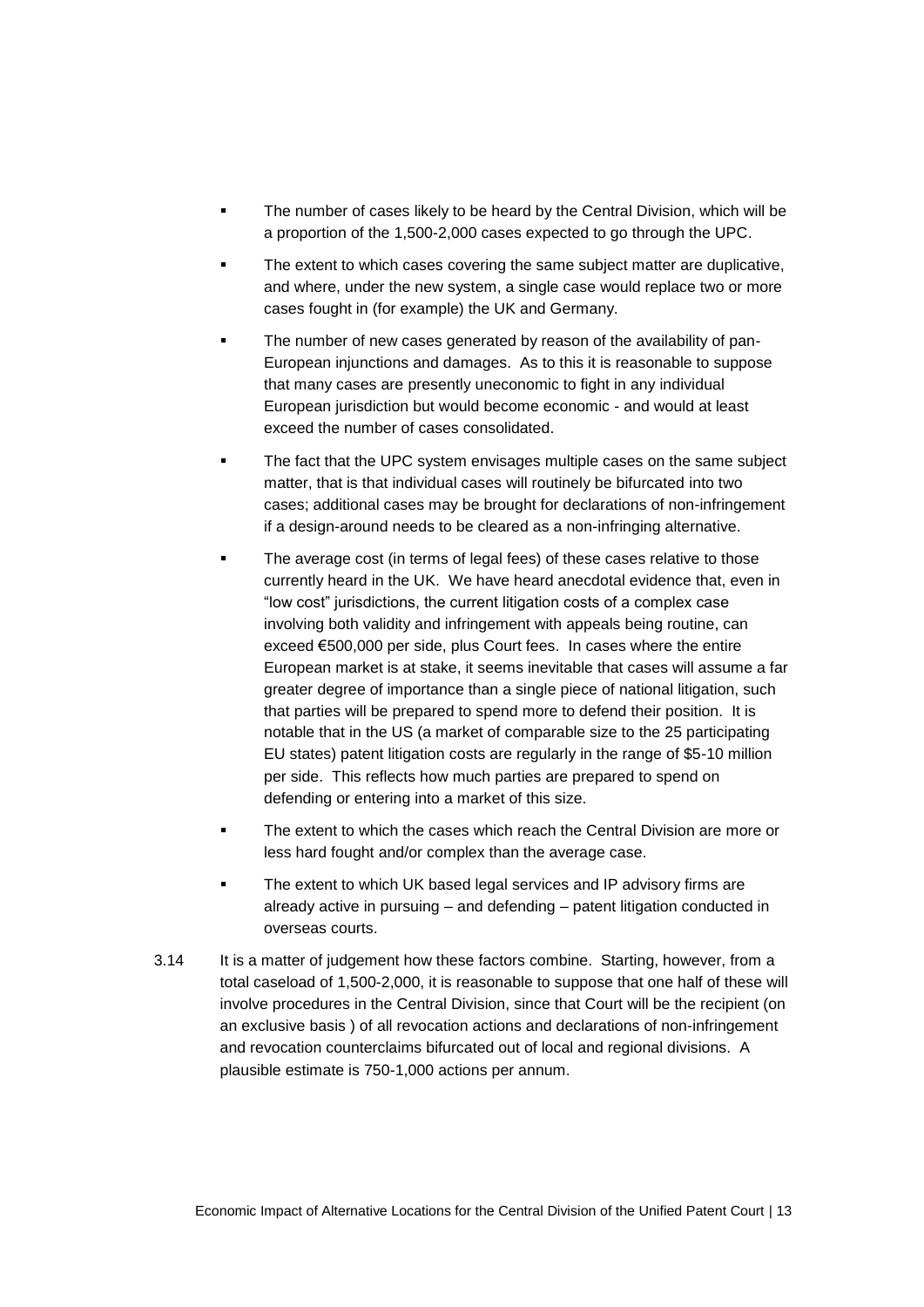3.15 It is also reasonable to assume that the more complex and commercially important cases will be heard in the Central Division, such that the fees spent per side will be more in line with present UK costs than the lower-cost jurisdictions. An estimate of €750,000-1.5 million per side seems plausible for these large cases, even if smaller disputes handled entirely by regional divisions may be considerably cheaper.<sup>5</sup> (This is, as noted above, substantially less than parties are prepared to spend on US litigation involving a market of comparable size.) It is also plausible that the majority of business will be conducted by advisers based in the country where the Central Division is located. This might reasonably be between 60% and 80% of business. Multiplying these factors, the potential business loss of a non UK location for the Court is between £545 million and £1.936 billion per annum.<sup>6</sup>

## **Direct revenues and employment associated with the location of the Central Division**

- 3.16 There will be direct employment and expenditure effects associated with the location of the Central Division. As well as the judiciary, it will employ people in a range of administrative and supporting functions. Even if the majority of its cases are heard in English, large numbers of highly skilled shorthand writers, translators and interpreters will be required. The Central Division will in addition award contracts for ancillary functions such as cleaning. This will be a source of economic benefit for the host country: it will generate additional employment and revenue.
- 3.17 There is still uncertainty about the cost and size of the Central Division. In part this will depend on the number of cases it handles – which will in turn depend on its perceived cost and efficiency to litigants – as well as on its functions and procedures. For example, UK higher courts are generally administratively lean organisations that employ relatively small numbers of staff. In contrast, some continental European judicial structures are far larger in terms of employment and cost. One extreme example is the European Court of Justice in Luxembourg which employs approximately 2,000 staff in total. In part, this range reflects different conceptions of the role of the court as part of a broader process of litigation.

 $5$  Equivalent to £605,000 - £1.21 million at current exchange rates.

 $6$  Calculated as 750 actions X £605,000 X 2 parties X 60% = £545 million and 1,000 actions X £1,210,000 X 2 parties X 80% = £1,936 million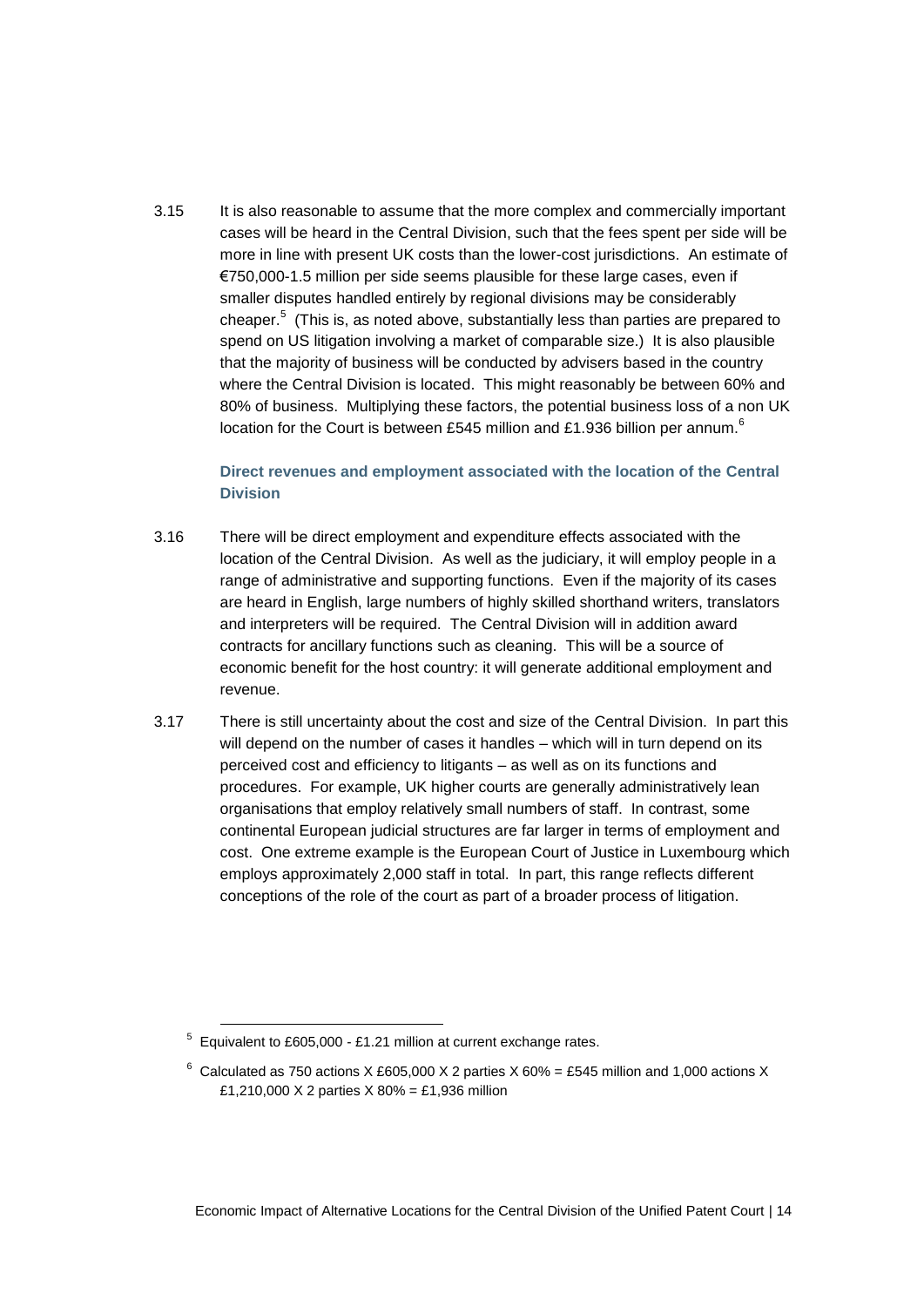- 3.18 The European Commission have estimated a steady state cost for the Unified Patent Court of  $\epsilon$ 45-60 million.<sup>7</sup> This includes national and regional divisions as well as the central institutions. The Dietmar Harhoff CBA estimated the costs of the Central Division and the court of appeal to be €27.5 million. An estimate subtracting out this proportion would be  $E$ 21 million.<sup>8</sup> The Harhoff CBA, however, was based on an expected caseload of 940, and the latest thinking is that the court will see substantially greater volumes of business (1,500-2,000 cases per year). This suggests that €30-40 million might be a plausible range for the cost of the Central Division.
- 3.19 This equates to £24-32 million at current exchange rates. The current proposal is that the UPC will be self-financing with its costs covered by court fees. Whether this acts as a brake on potential costs is likely to depend on the governance structures of the UPC and the extent to which the interests of users – who are likely to want to keep fees down – are reflected in decisions about its administrative structures and processes.

#### **Costs to UK legal services firms of a location outside the UK**

3.20 If the Central Division went to Paris or Munich, UK-based law firms without a presence in those countries may decide that they need to open an office there – if they do not already have one – in order to retain business. Securing premises and a basic support staff is potentially a sizeable additional expenditure, although some aspects will be one off rather than recurring costs.

#### **Summary of direct costs**

1

| 3.21 |  |  |  | We summarise the various direct costs in the table below. |  |
|------|--|--|--|-----------------------------------------------------------|--|
|------|--|--|--|-----------------------------------------------------------|--|

|       | Category of direct cost                              | £ million p.a. |
|-------|------------------------------------------------------|----------------|
| A)    | Business revenues earned by country hosting the      | 545-1,936      |
|       | <b>Central Division</b>                              |                |
|       | B) Direct revenues and benefits from the location of | 24-32          |
|       | the Central Division                                 |                |
|       | Potential additional costs (UK firms opening         | Unquantified   |
|       | offices outside London etc.)                         |                |
| Total |                                                      | 569-1.968      |

 $7$  Minutes of Technical Session on the Draft Agreement on the Unified Patent Court, Warsaw, October 2011.

<sup>8</sup> The CBA separately identifies the cost of the judiciary at the appeal stage (€3.75 million). For the residual costs, the CBA assumes a 25% appeal rate and we therefore subtract 20% from the costs of other staff salaries and facilities, IT etc.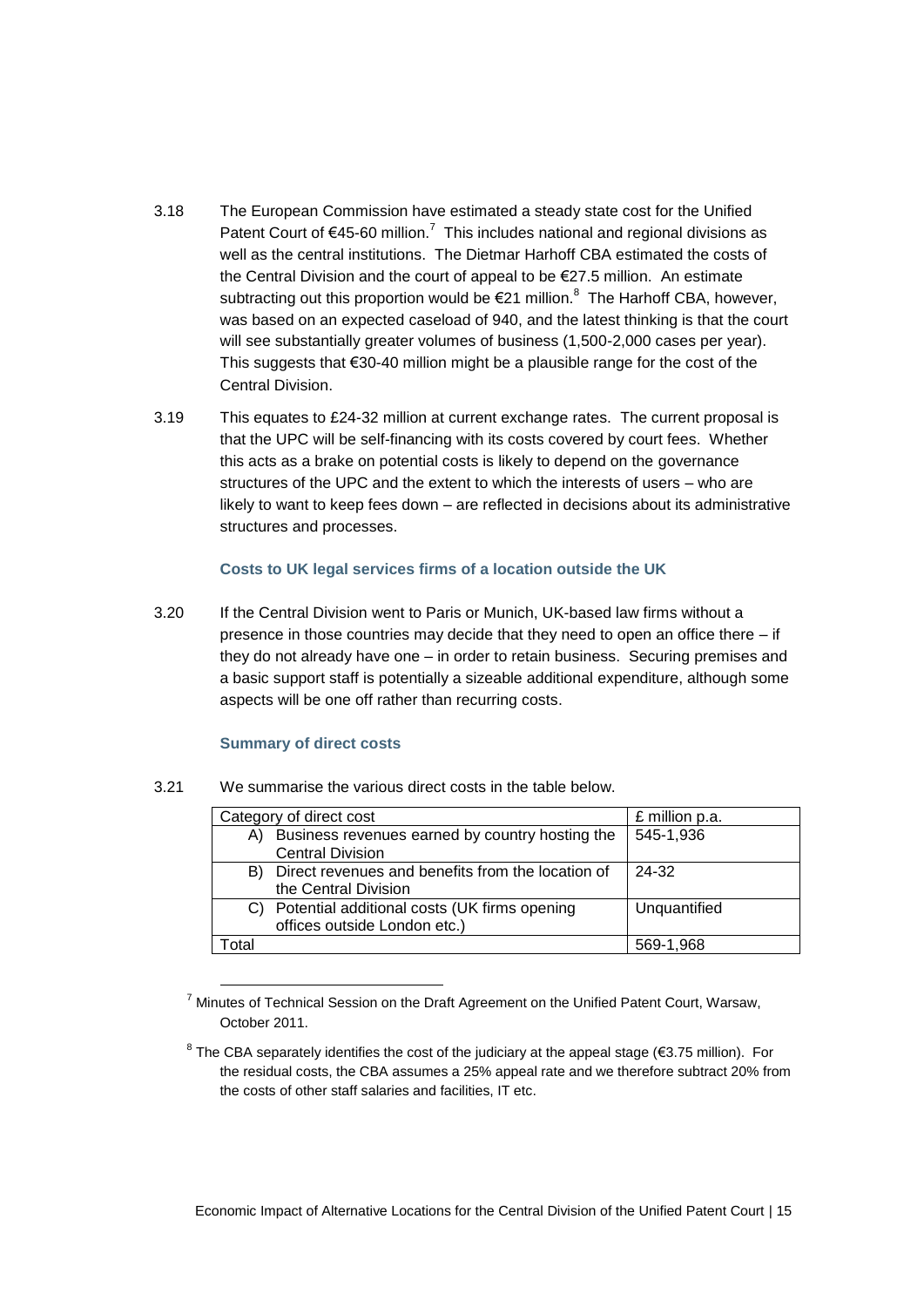3.22 We would emphasise the considerable margins of uncertainty surrounding these calculations. In the interests of clarity we have provided point estimates for most of the calculations but this should not be taken to obscure the underlying uncertainties.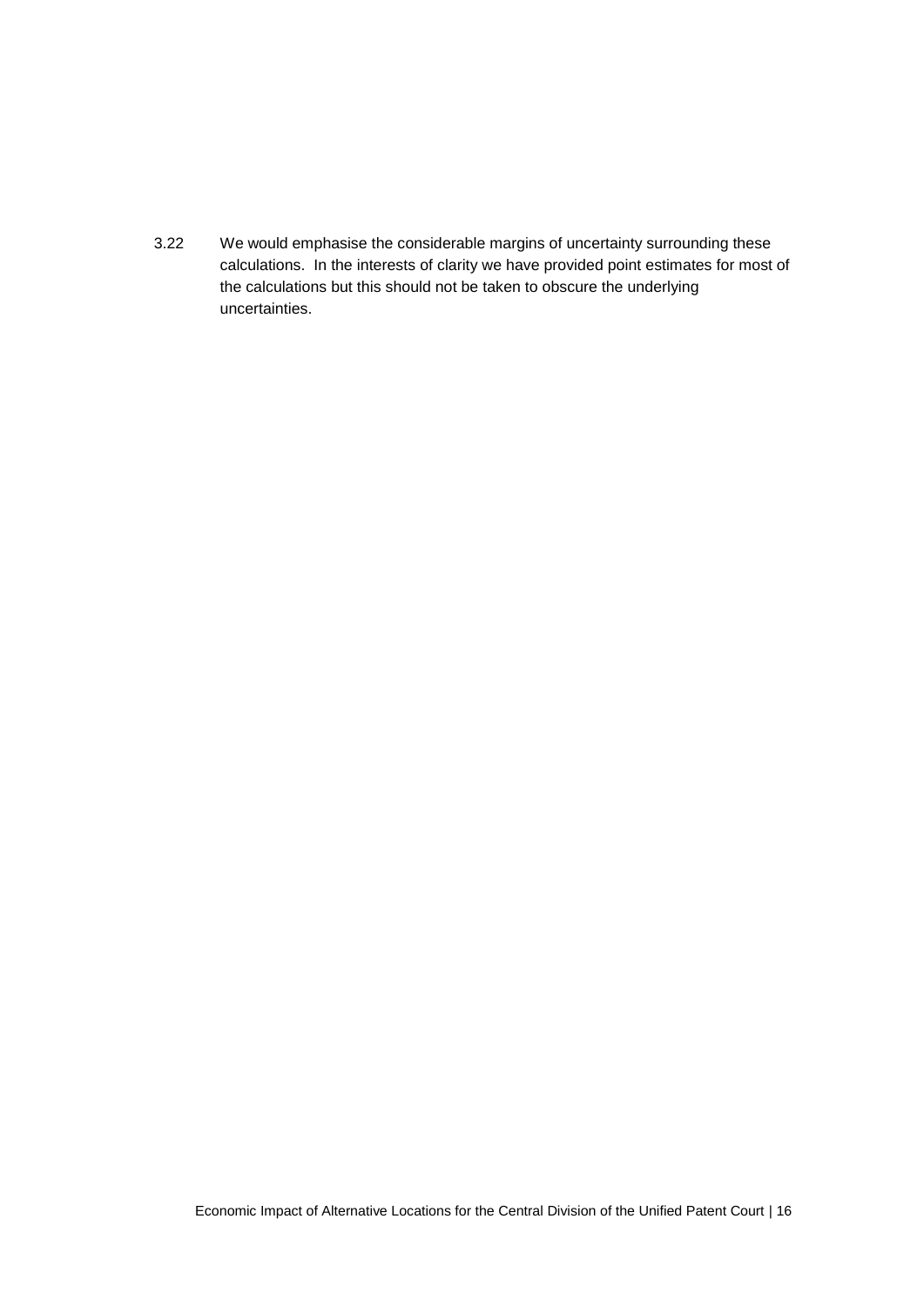## <span id="page-16-0"></span>**4. Indirect effects**

- 4.1 The previous section highlighted potential revenue and expenditure losses arising from a location of the Central Division outside the UK. In particular, that the direct costs – principally revenues that might be earned by the UK IP legal services and community with a UK location- would be considerable, with a range of £569-1,968 million.
- 4.2 The revenues accrued by UK legal services firms will in turn be spent directly on goods and services – in many cases sourced in the UK – or will be distributed to employees through salaries and owners through dividends or, in the case of partnerships, directly. The recipients will in turn spend that money in the UK, which will generate further output and employment.
- 4.3 These indirect effects are typically quantified through use of appropriate expenditure or income multipliers – essentially a "mark up" on the original expenditure to allow for these indirect effects.
- 4.4 Studies that aim to estimate these effects can proceed through direct estimation, for example using surveys to trace through the expenditure effects, or from use of input-output tables to estimate inter-sectoral linkages. In the time available for this study, we restrict ourselves to reviewing multiplier estimates used in previous studies that appear to be relevant – in order to identify the broad order of magnitude for an appropriate multiplier.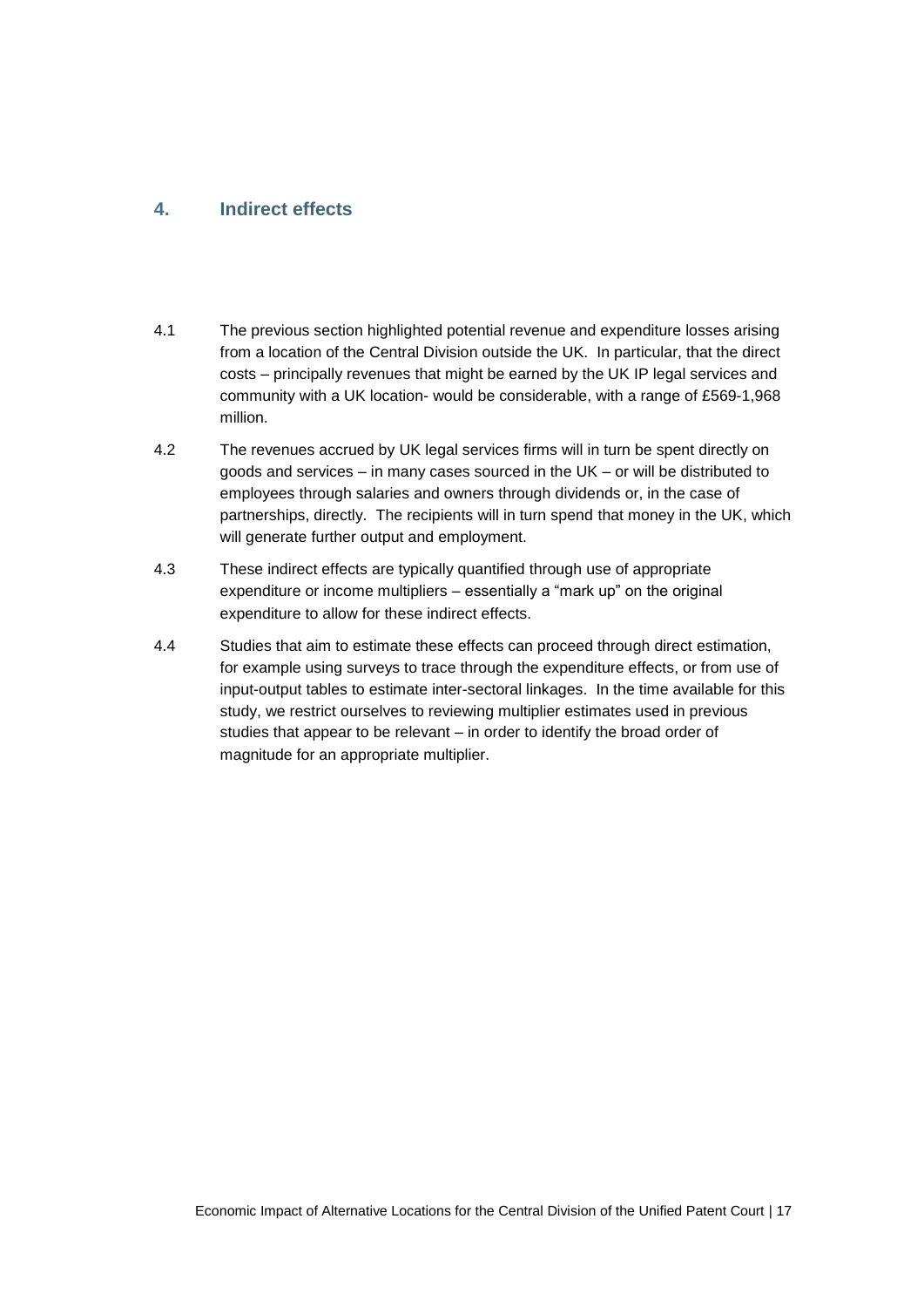#### *Potentially relevant estimates*

- 4.5 The majority of the potential cost from locating the Central Division outside the UK arises from a loss of expenditure on legal (and associated professional and advisory services). In addition, there will be some expenditure, for example, arising from the employment of Central Division staff in London that will be spent on a broad basket of goods and services. Some items of expenditure – like the travel and expenses of witnesses and parties, for example – might be closer in nature for these purposes to tourism-related expenditure.
- 4.6 We would highlight the following studies as providing potentially informative results:
	- A 2011 study conducted by SQW for Visa Europe on the expenditure impact of the 2012 London Olympics and Paralympics contains a table of suggested output multipliers for various categories of expenditure.  $9$  These are in the range 1.24 to 1.7 depending on category of expenditure (meaning that £1 of additional expenditure generated £1.24-1.70 of additional output). Expenditure on "services" and "insurance" were at the bottom of this range (1.24) whereas "food and drink" and "hotels" were associated with higher multipliers (1.70 and 1.54 respectively).
	- A 2011 study by Oxford Economics of a London based professional services sector (maritime business services) suggested that the indirect effect on GDP of the sector was 1.16 times its direct effect in terms of employment and output produced.<sup>10</sup>
	- The ONS estimated in 2010 that the output to spending multiplier for the tourism related sector was 2.1.<sup>11</sup>
	- A study by Think London on the economic impact of inward investment on the London economy came up with smaller estimates of multipliers, with one of 1.18 on GVA.<sup>12</sup>

-

<sup>&</sup>lt;sup>9</sup> "A Golden Opportunity: London 2012 Olympic and Paralympic Games Expenditure and Economic Impact", Report by SQW for Visa Europe, 2011.

 $10$  "The economic impact of the maritime business services sector", Oxford Economics, May 2011.

<sup>&</sup>lt;sup>11</sup> ONS, Economic and Labour Market Review, August 2010.

 $12$  "The economic impact of inward investment on the London economy", Think London, 2008.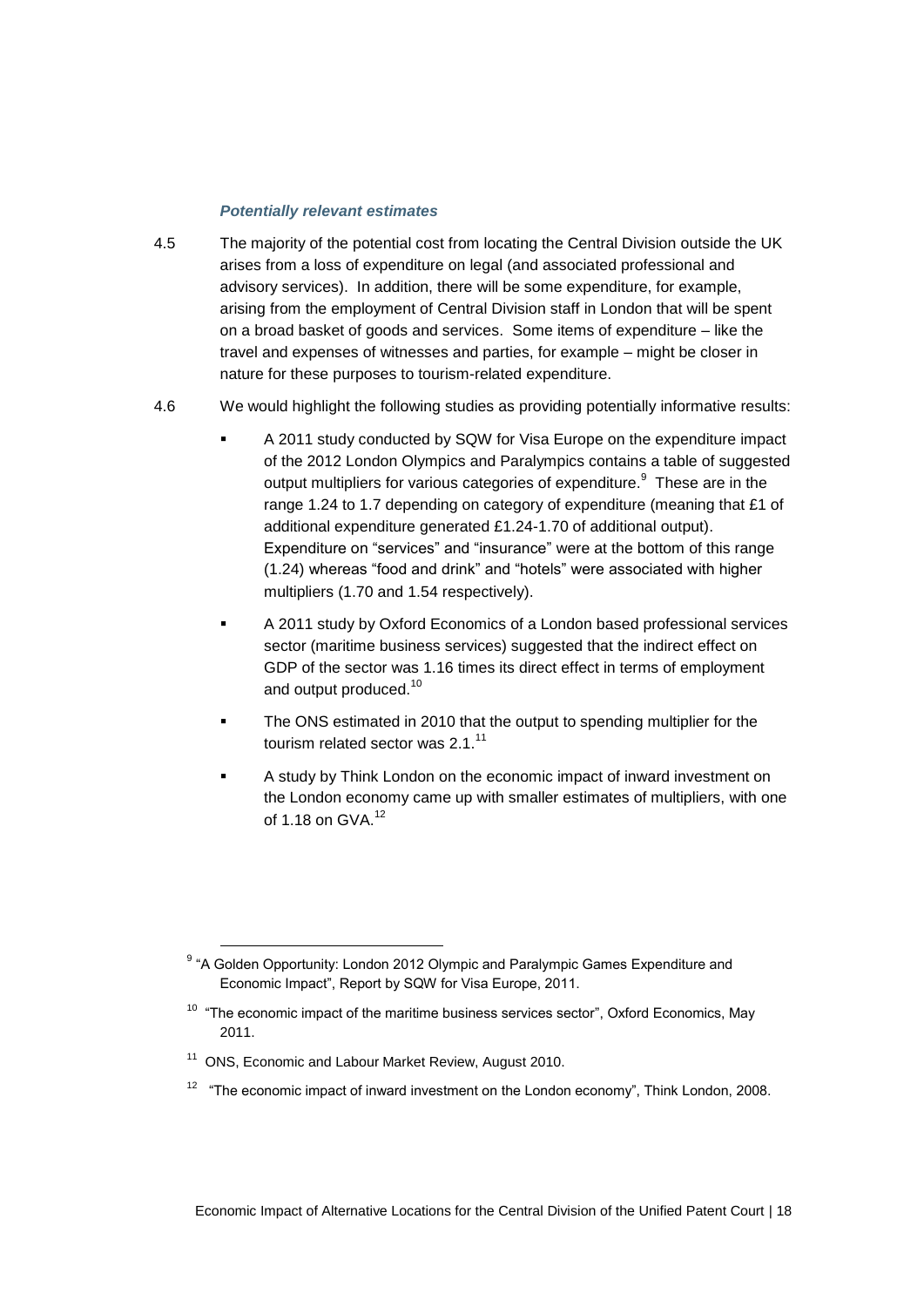- 4.7 There is clearly a wide divergence of estimates here. In part this will reflect differences in the nature of the expenditure being analysed – for example, the profits from foreign direct investment in the UK will typically accrue to overseas shareholders and hence will not be spent in the UK. It will also reflect differences in the macroeconomic assumptions used to construct these multipliers – in particular, the extent to which additional demand is assumed to lead to extra output and employment as against simply bidding up prices and wages.
- 4.8 We therefore advocate a degree of conservatism in the choice of multiplier and a range to reflect the uncertainty over the size and persistence of these second round effects. The range we propose is 1.2 to 1.5 for an output multiplier. In other words, a direct revenue loss of £1 to UK legal services firms produces a net loss to the UK of £1.20 to £1.50. On this basis, and taking the estimates of direct effects from Section 3, produces a total cost to the UK – direct and indirect effect – of £683-2,952 million.<sup>13</sup>

<sup>&</sup>lt;sup>13</sup> The edges of this range calculated as £569m\*1.2 to £1,968m\*1.5.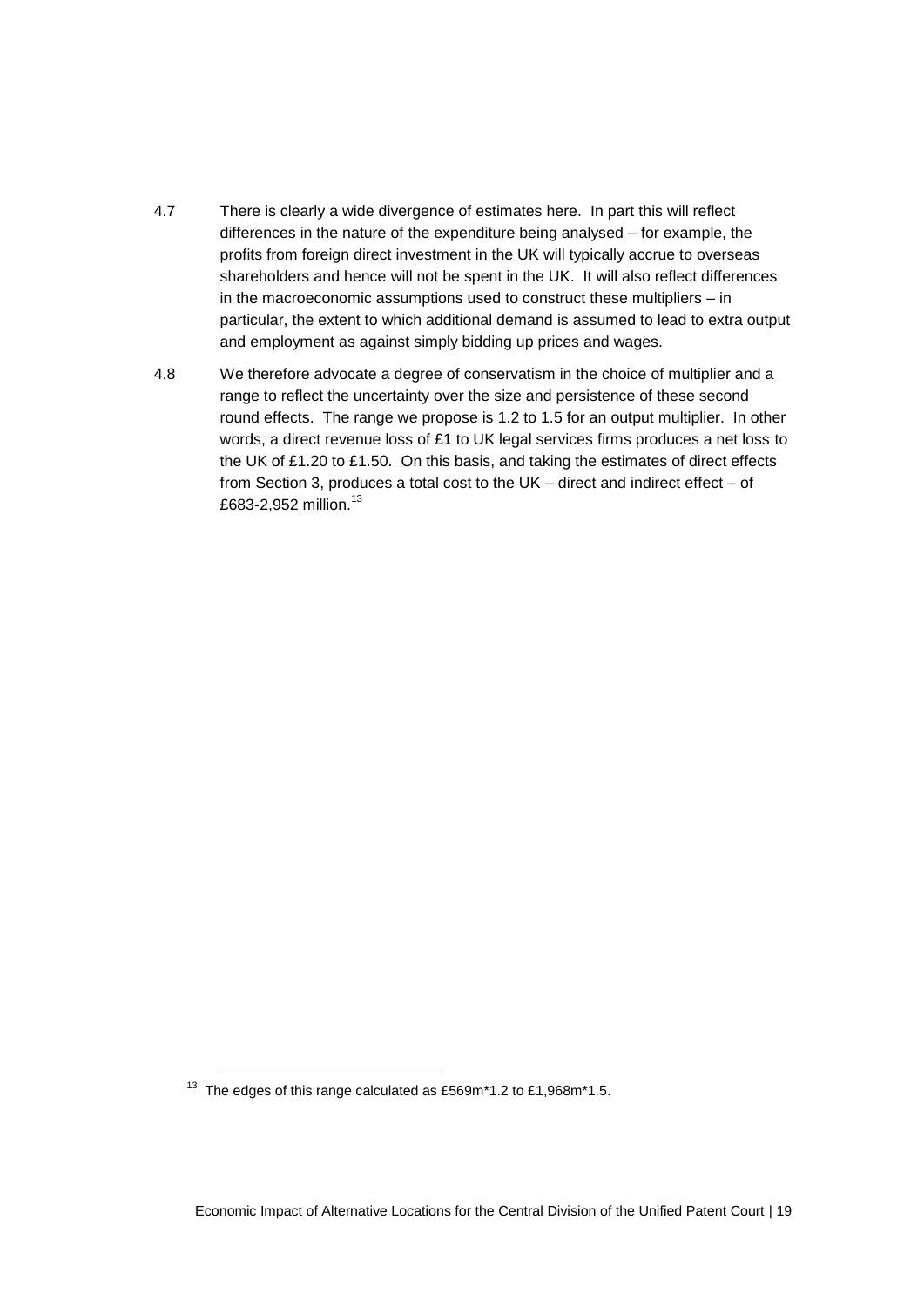## <span id="page-19-0"></span>**5. Longer term effects**

- 5.1 These are the most speculative but arguably the most important effects. The critical issue is the extent to which the location of the Central Division will affect its evolution over time in terms of ways of working, its practical interpretation of its rules of procedure and how it is perceived (and used) by inventors, potential litigants and other actors.
- 5.2 Issues that have arisen from meetings, interviews, desk research of various policy submissions and the recent European Scrutiny Committee hearings include: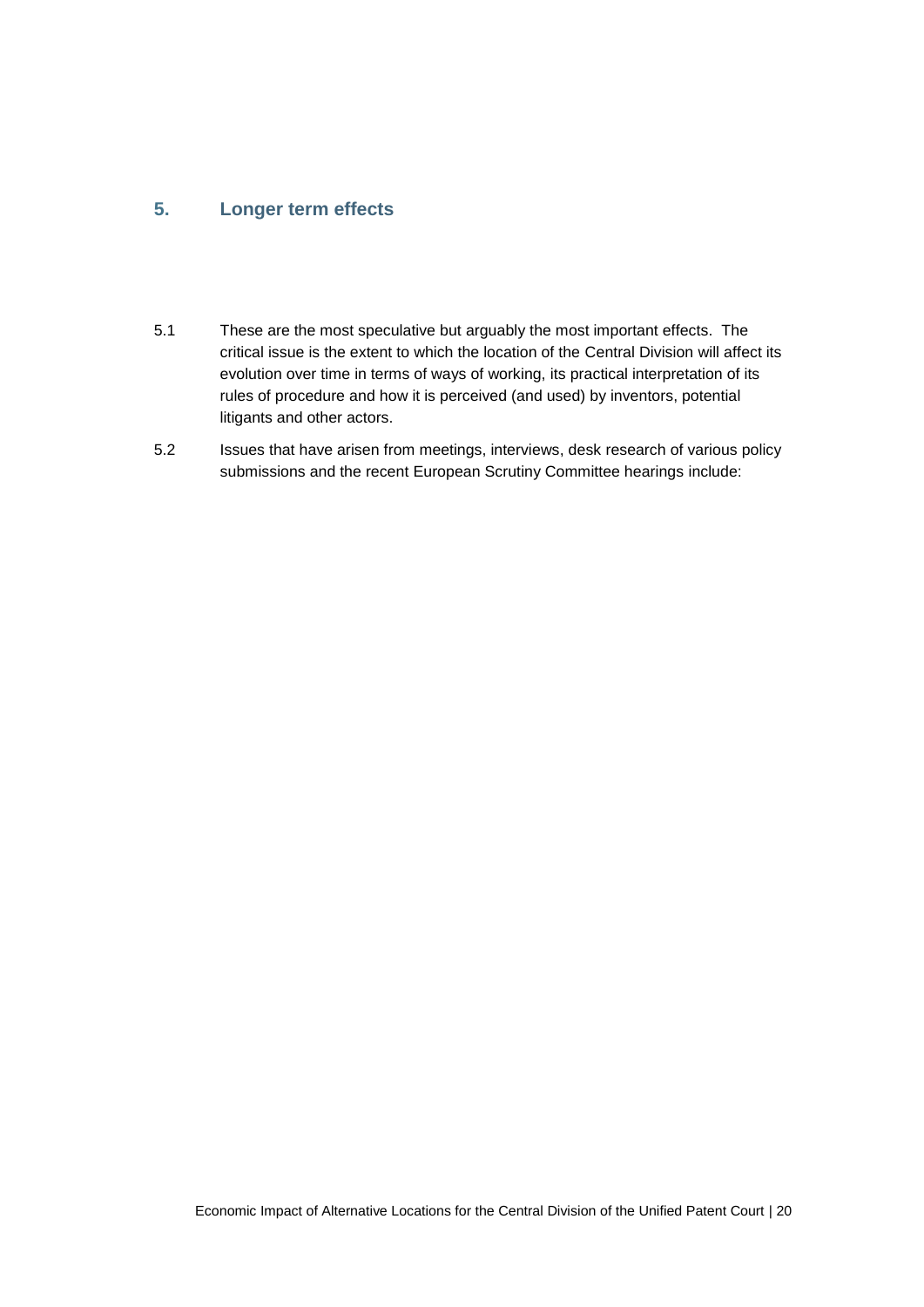- Bifurcation There is considerable concern about the consequences if cases before the UPC are bifurcated (as in Germany). As bifurcation can result in an injunction being granted across the whole of Europe on a patent which is subsequently found to be invalid, there is a significant risk that businesses will choose, where practicable, to locate manufacturing and distribution facilities outside the scope of the UPC. In some cases this will mean economic activity being lost to the UK. Location of the Central Division in the UK is thought more likely to lead to prompt decisions on validity thus reducing the likelihood of bifurcation.
- Degree of challenge in the legal process Concern has been expressed by UK practitioners that a system geared along continental lines allows less challenge, e.g. in terms of the credence given to the testimony of expert witnesses and their role in the decision-making process relative to the judiciary.
- 5.3 A particular concern has arisen about the effect of a Munich location for the Central Division, where it would be co-located with the EPO. This might well lead to a shift in gravity among patent attorneys, for example, to move away from current national centres of expertise, including London, towards Munich. If the vast majority of patents in Europe are granted by the Munich based EPO and much patent litigation takes place there or in another German city, Germany will become the overwhelming centre of patent activity in Europe. This is likely to attract not only firms of patent agents/attorneys but also the European patent/IP departments of multinational companies. There would then be a dilution of IP expertise in the UK and UK companies would either have to source more of their advice from Munichbased advisors – at a cost in terms of fees and/or travel expenses – or risk receiving lower quality or less specialised advice from the more limited pool of expertise. The loss to the UK economy of this effect may be considerable. The UK currently has one of the most successful and respected patent attorney professions in Europe, with approximately 2,000 qualified patent attorneys and a total membership of CIPA (the Chartered Institute of Patent Attorneys) of approximately 3,300.
- 5.4 It is not possible to reach a firm view at this stage about how the location of the Central Division might affect how it implements in practice its rules of procedure. This will depend in part on the extent to which these have been agreed before the Central Division comes into operation. However, given the UK's current efficiency in dealing more quickly than any other EU jurisdiction with disputes, the location of the Central Division in the UK is more likely to result in corresponding speed.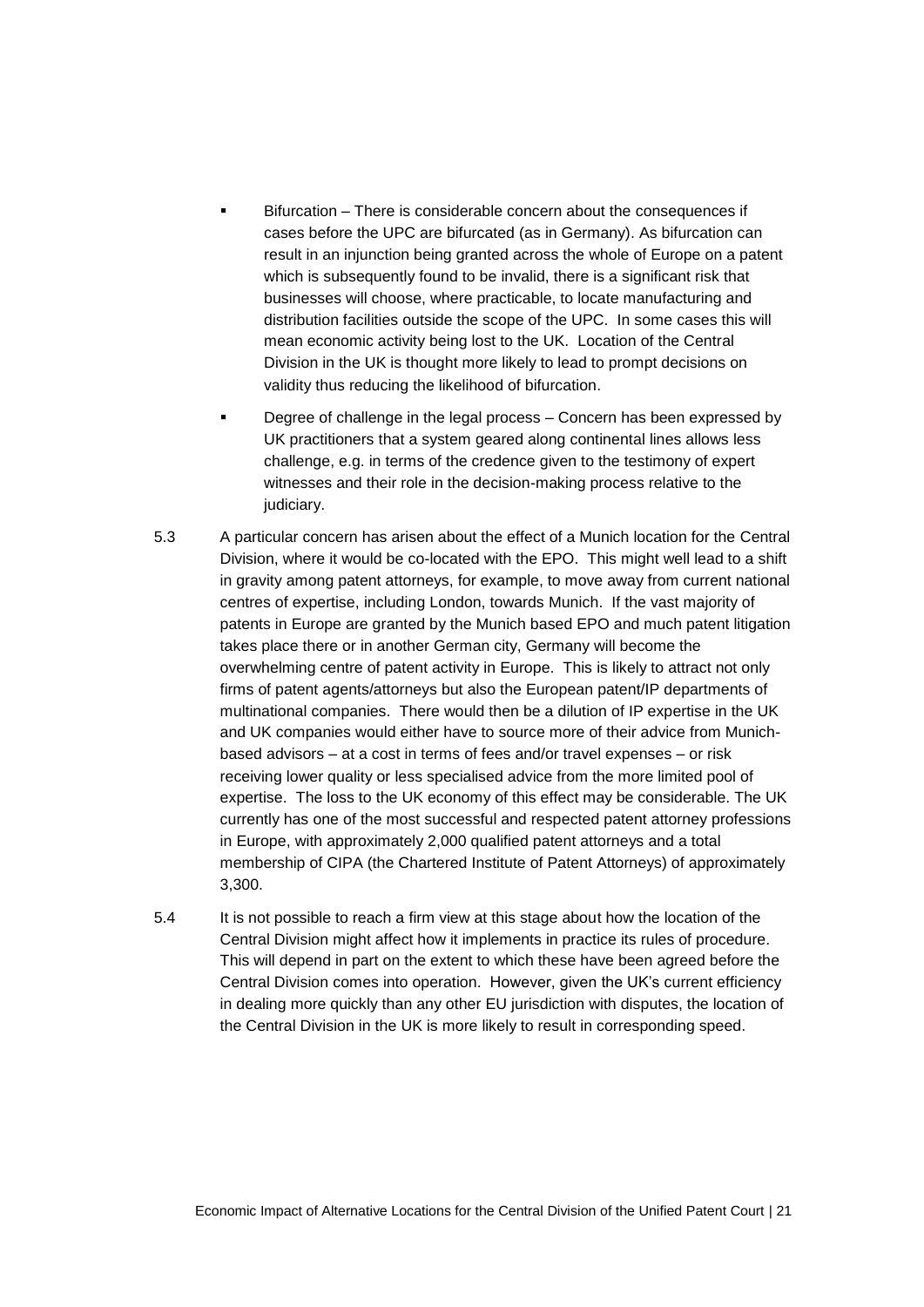#### *Longer term benefits to UK and European companies*

5.5 The purpose of setting up the UPC and associated Patent litigation system is to reduce the costs of litigation and to ensure that the patent system works more effectively. The Harhoff CBA estimates the annual benefit to the parties throughout the EU from reduced duplication of cases – having the case heard at the UPC rather than in a variety of jurisdictions – to be  $E262$  million by 2013. This is likely to be an underestimate of the potential benefits if the Central Division also leads to outcomes such as a reduction in the number of cases where alternative jurisdictions reach different conclusions or to an improvement in the perceived quality of the litigation. It should also mean that some patent owning companies for which piecemeal enforcement cannot be justified on economic grounds will consider it worthwhile to enforce their patent rights over the entirety of the EU.

#### *Growth of costs and benefits over time*

5.6 The benefits to the UK of the Central Division being located in London are likely to increase over time. This is because of the growth over a sustained period of time both in patent filing and in patent litigation. Hence the direct effects quantified in Section 3 – and the associated indirect effects discussed in Section 4 - are likely to increase over time in real terms and quite possibly faster than the growth of UK output. It is worth noting that the EPO, which started in Munich in 1978 as a relatively small institution, now employs 10,000 people (with four times more German national employees than UK national employees) and contributes some €4 billion a year to the Bavarian economy.<sup>14</sup>

<sup>&</sup>lt;sup>14</sup> Source: statement by President of the EPO, Benoit Battistelli, Brussels, December 2011.